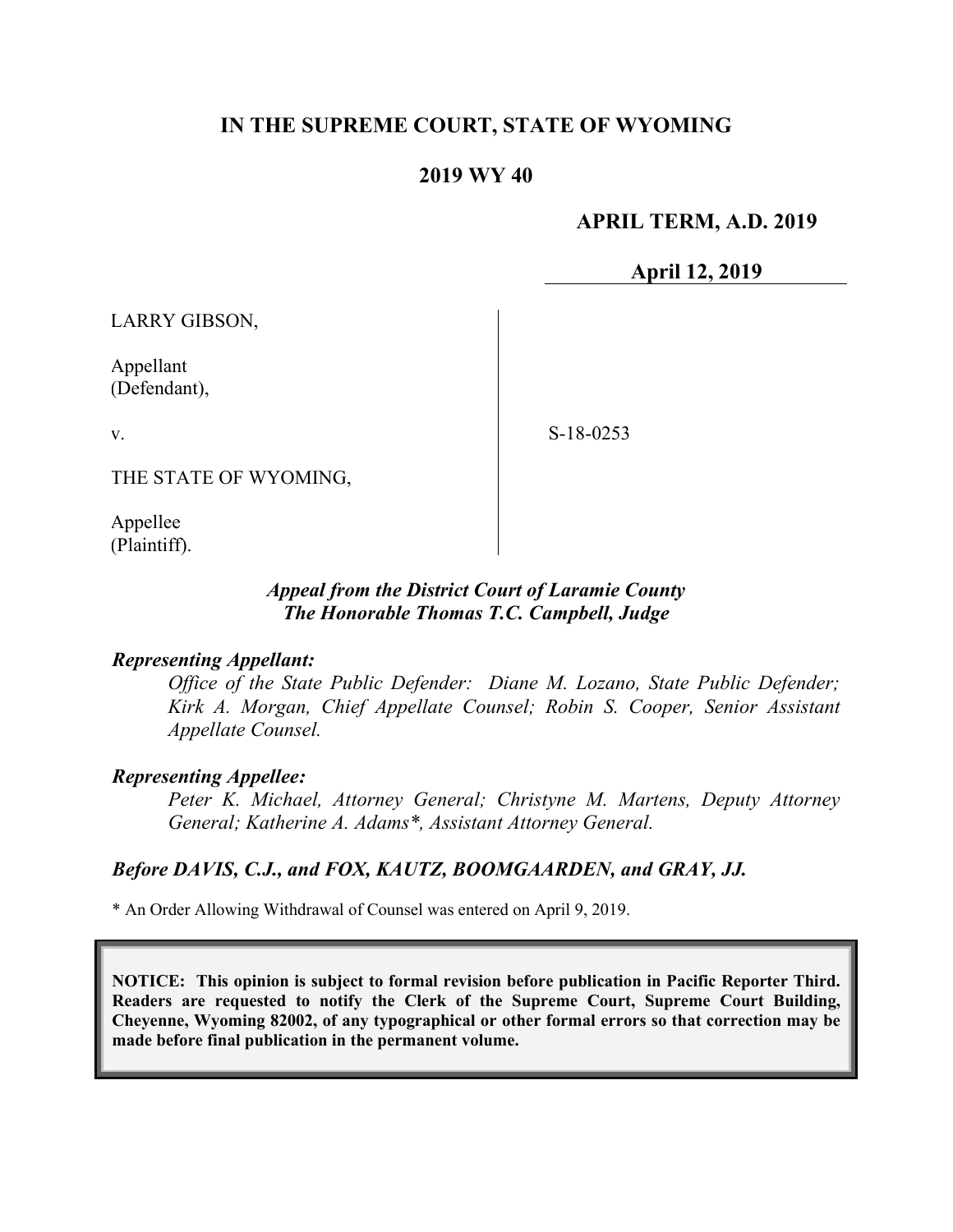### **FOX, Justice.**

[¶1] Larry Gibson was convicted of one count of possession with intent to deliver marijuana. He appeals his conviction, arguing the evidence against him should have been suppressed because it was obtained in violation of the Fourth Amendment to the United States Constitution and Article 1, Section 4 of the Wyoming Constitution. We affirm.

#### *ISSUE*

[¶2] Did the district court err in denying Mr. Gibson's motion to suppress evidence?

### *FACTS*

[¶3] While patrolling Interstate 80, Trooper Jeramy Pittsley stopped a pickup truck towing a horse trailer because he did not see any registration displayed on the vehicle. When Trooper Pittsley told Mr. Gibson why he had pulled him over, Mr. Gibson stated it was "over there" and pointed to a piece of paper taped to the passenger-side windshield of the truck. Trooper Pittsley noticed that Mr. Gibson was "excessively nervous" and that his hands were shaking as he handed over his driver's license and insurance. Trooper Pittsley asked Mr. Gibson to exit the vehicle, retrieve the piece of paper from the windshield, and accompany him to his patrol car.

[¶4] In the patrol car, Trooper Pittsley began entering Mr. Gibson's information and asked dispatch to check the vehicle's VIN number and Mr. Gibson's criminal history. He also contacted his shift partner, Trooper Daren Mrsny, and asked him to assist with the stop. Trooper Pittsley asked Mr. Gibson about his travel plans. Mr. Gibson responded that he was traveling from Redding, California to Muscle Shoals, Alabama. Trooper Pittsley again noticed that Mr. Gibson seemed "excessively nervous," saying that he could "see his heart beating through his chest," that he was wiping his hands on his pants, and that his hands were shaking. He found this unusual because he had already informed Mr. Gibson that he would receive a warning "if everything checked out."

[¶5] Trooper Pittsley testified that it typically takes him eight to fifteen minutes to issue a warning citation but that this stop was out of the ordinary because Mr. Gibson "had some registration issues." Trooper Pittsley had difficulty reading the piece of paper Mr. Gibson had retrieved from the windshield because "[t]he print was pretty faded on it and out of alignment." He also noticed that the paper did not have an expiration date and "[u]nder ownership it stated it was owned by a Ray McGarver." Mr. Gibson told him Ray McGarver was the owner of the car dealership where he had purchased the truck. Trooper Pittsley and Mr. Gibson went back to the truck to attempt to locate any additional paperwork, such as a bill of sale, and Mr. Gibson attempted to call the dealership. Approximately 15 minutes into the stop, Trooper Pittsley contacted dispatch and asked whether it had any results on the information he had asked it to run. Trooper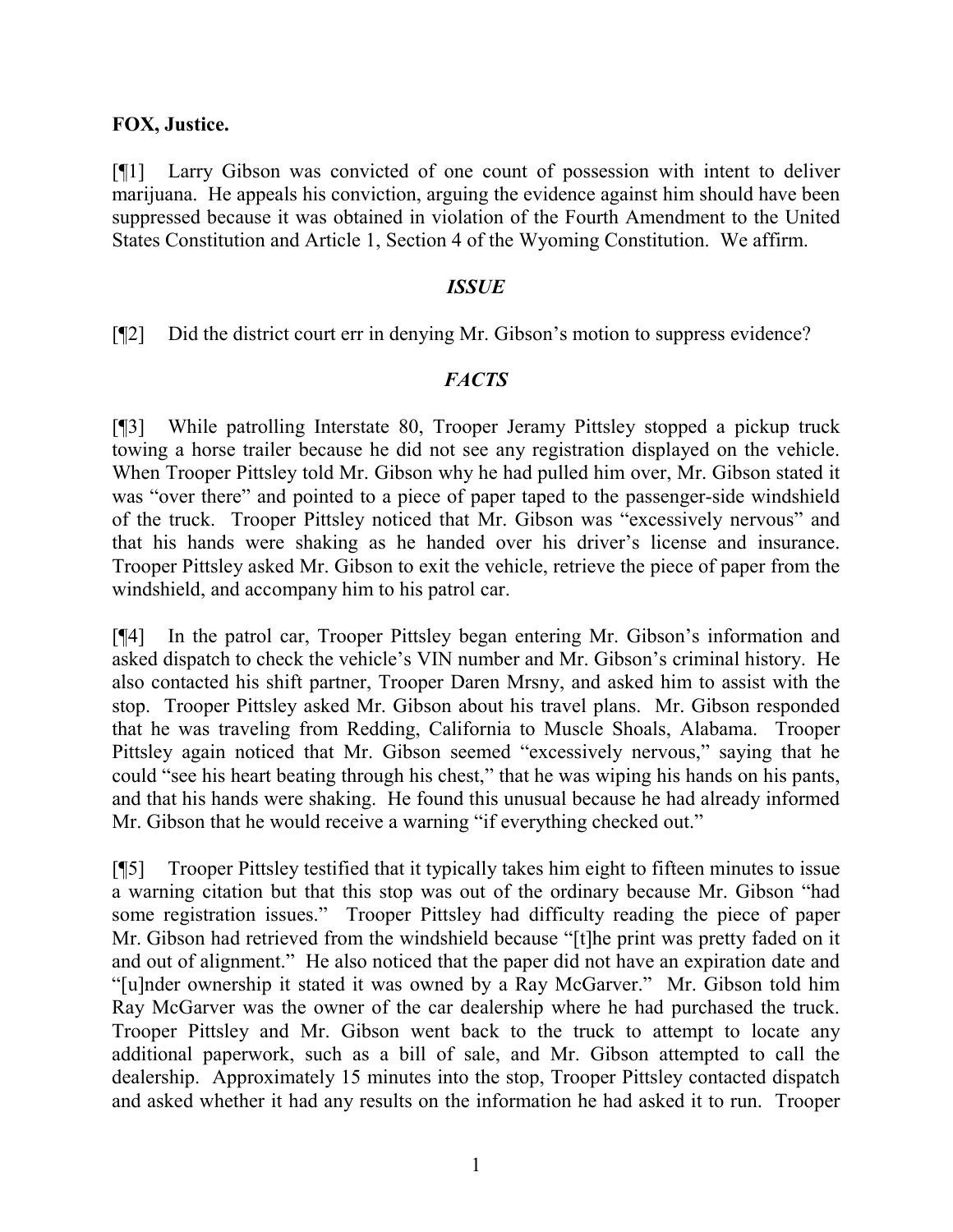Mrsny arrived at roughly the same time, and dispatch still had not provided Trooper Pittsley with the information. Trooper Pittsley asked Trooper Mrsny to continue filling out the citation while he "did a free air sniff with [his] canine." The dog alerted to the front right-side area of the trailer about 17 minutes after Trooper Pittsley had initiated the traffic stop. Trooper Pittsley searched the trailer and found several vacuum-sealed packages of marijuana weighing, in total, approximately 197 pounds.

[¶6] The State charged Mr. Gibson with one count of possession with intent to deliver marijuana, one count of felony possession of marijuana, and one count of "No Valid Registration." Mr. Gibson moved to suppress the marijuana, arguing the search was unreasonable under the United States and Wyoming Constitutions. The district court denied the motion, concluding that the initial traffic stop was justified and that the dog sniff to the exterior of the vehicle did not unreasonably extend the scope of the stop. The State agreed to dismiss two of the counts against Mr. Gibson and cap its sentencing recommendation at five to ten years in exchange for a guilty plea to the possession with intent to deliver charge. Mr. Gibson entered a conditional guilty plea, reserving his right to appeal the denial of his motion to suppress. The district court imposed a sentence of five to ten years imprisonment, suspended on condition that Mr. Gibson complete three years of supervised probation. Mr. Gibson timely appealed his judgment and sentence to this Court.

### *STANDARD OF REVIEW*

[¶7] When reviewing a denial of a motion to suppress evidence, we defer to the district court's factual findings unless they are clearly erroneous. *Kennison v. State*, 2018 WY 46, ¶ 11, 417 P.3d 146, 149 (Wyo. 2018) (citation omitted). We view the evidence in the light most favorable to the district court's decision. *Id.* Whether a search or seizure was done in violation of the defendant's constitutional rights is a question of law we review de novo. *Id.* 

### *DISCUSSION*

[¶8] The Fourth Amendment to the United States Constitution protects "[t]he right of the people to be secure in their persons, houses, papers, and effects, against unreasonable searches and seizures[.]" U.S. Const. amend. IV. "A traffic stop for a suspected violation of law is a 'seizure' of the occupants of the vehicle and therefore must be conducted in accordance with the Fourth Amendment." *Kennison*, 2018 WY 46, ¶ 13, 417 P.3d at 149 (quoting *Allgier v. State*, 2015 WY 137, ¶ 14, 358 P.3d 1271, 1276 (Wyo. 2015)). We use the two-part inquiry from *Terry v. Ohio*, 392 U.S. 1, 19-20, 88 S.Ct. 1868, 1879, 20 L.Ed.2d 889 (1968), to determine whether a traffic stop was reasonable. *Kennison*, 2018 WY 46, ¶ 13, 417 P.3d at 150.First, we determine whether the initial stop was justified; second, we determine whether the officer's actions during the stop were "reasonably related in scope to the circumstances that justified the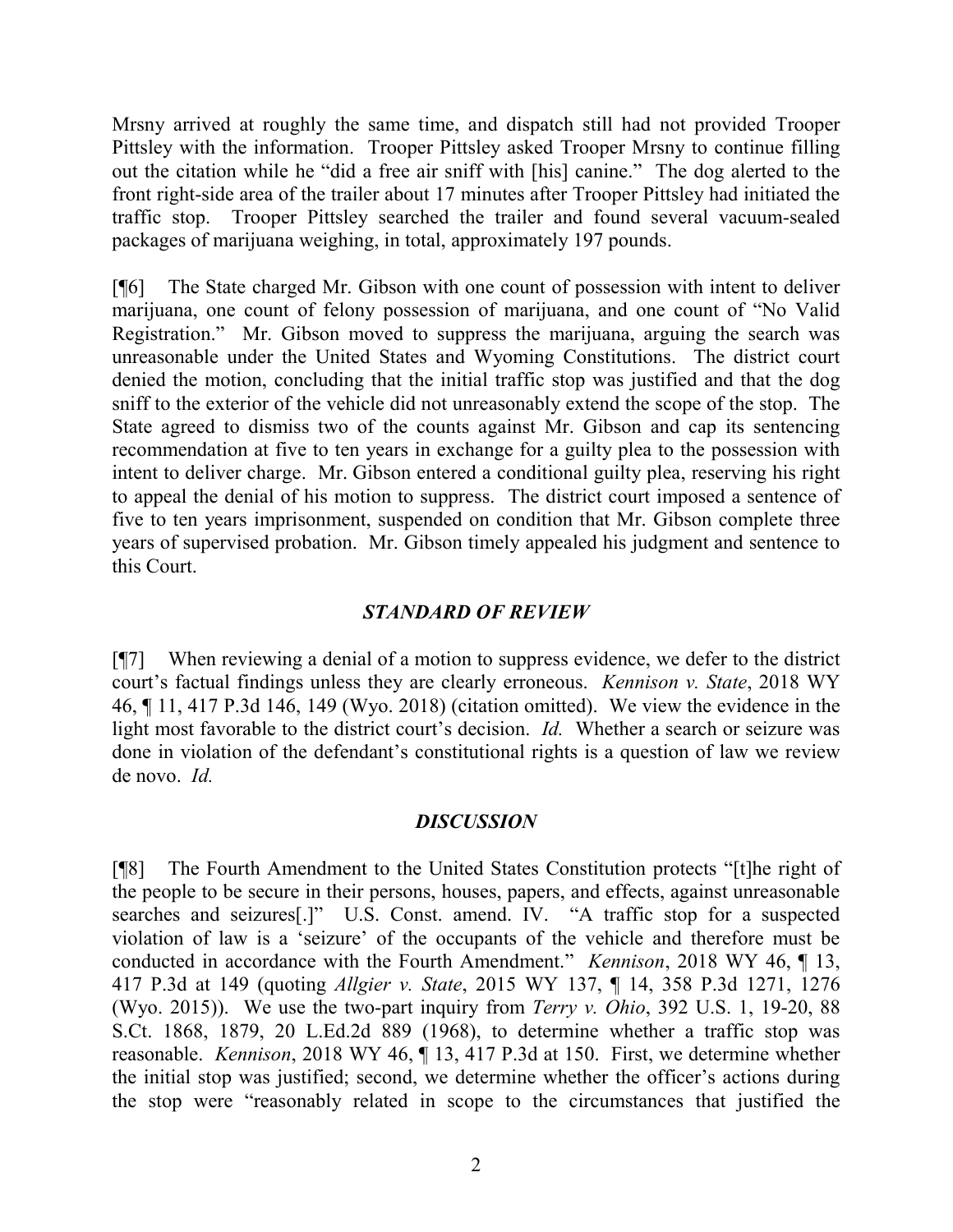interference in the first instance." *Wallace v. State*, 2009 WY 152, ¶ 12, 221 P.3d 967, 970 (Wyo. 2009) (quoting *Damato v. State*, 2003 WY 13, ¶ 9, 64 P.3d 700, 705 (Wyo. 2003)).

[¶9] Mr. Gibson concedes "it would not be a successful argument to say that the initial stop was not justified" under the Fourth Amendment. We agree. The record supports the district court's finding that Trooper Pittsley observed a violation of Wyoming law, a lack of visible registration. *Clay v. State*, 2016 WY 55, ¶ 18, 372 P.3d 195, 198 (Wyo. 2016) (finding the initial stop of a vehicle justified under the Fourth Amendment because the defendant "was in violation of Wyoming law requiring license plates or a valid registration to be displayed and plainly visible on a vehicle") (citing Wyo. Stat. Ann. § 31-2-205(a)(i) (LexisNexis 2015)).

[¶10] Mr. Gibson also concedes that Trooper Pittsley's actions during the stop did not violate the Fourth Amendment, given the length of the stop and the "unfinished nature" of the citation. Again, we agree.

> During a routine traffic stop, a law enforcement officer may request a driver's license, proof of insurance and vehicle registration, run a computer check, and issue a citation. Generally, the driver must be allowed to proceed on his way without further delay once the officer determines the driver has a valid driver's license and is entitled to operate the vehicle.

*Harris v. State*, 2018 WY 14, ¶ 17, 409 P.3d 1251, 1254 (Wyo. 2018) (quoting *Garvin v. State*, 2007 WY 190, ¶ 14, 172 P.3d 725, 729 (Wyo. 2007)). We do not impose an arbitrary time limit to determine the permissible length of a traffic stop. *Harris*, 2018 WY 14, ¶ 17, 409 P.3d at 1254 (citing *Lindsay v. State*, 2005 WY 34, ¶ 19, 108 P.3d 852, 857 (Wyo. 2005)). "Instead, we examine whether law enforcement diligently pursued a means of investigation that was likely to confirm or dispel their suspicions quickly and without undue delay in detaining a defendant." *Harris*, 2018 WY 14, ¶ 17, 409 P.3d at 1254. Here, Trooper Pittsley immediately began entering Mr. Gibson's information and asked dispatch to run appropriate checks. He diligently attempted to verify Mr. Gibson's registration, and he had still not completed the warning citation when Trooper Mrsny arrived. Trooper Mrsny continued filling out the citation while the dog did a "free-air sniff." So long as use of a dog does not extend a traffic stop's length, a sniff to the exterior of a vehicle, "even in the complete absence of reasonable suspicion," does not violate the Fourth Amendment because it does not amount to a search. *Wallace*, 2009 WY 152, ¶ 15, 221 P.3d at 970-71; *Illinois v. Caballes*, 543 U.S. 405, 409, 125 S.Ct. 834, 838, 160 L.Ed.2d 842 (2005). Under these circumstances, Trooper Pittsley's actions were reasonable under the Fourth Amendment.